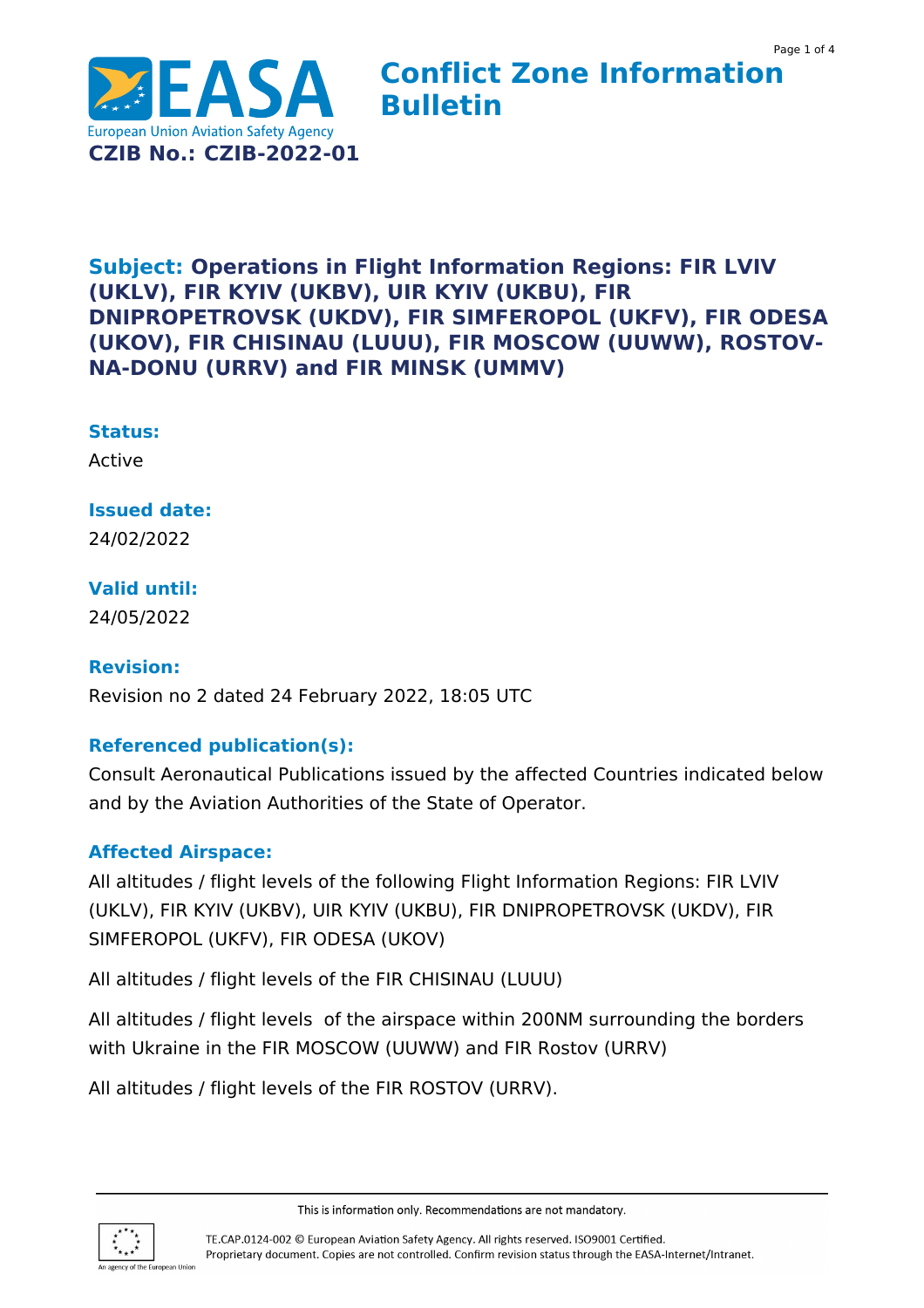## **Applicability:**

Applies to operators EUROCONTROL Network Manager

## **Description:**

1. Air operators:

- subject to the provisions of Commission Regulation (EU) 965/2012, planning to conduct operations in the affected airspace (EASA operators).

- third Country Operators authorised by EASA, when conducting operations under their TCO authorisation to, from and within the EU (TCO operators).

## 2. EUROCONTROL Network Manager

## **Recommendation(s):**

Operators should not operate within the aforementioned airspace, including landing and departures from airports located in the affected airspace.

Additionally, operators should exercise caution when operating in the whole FIR Moscow (UUWV) due to heightened military activity which may include launches of mid-range missiles penetrating into controlled airspace.

Operators are reminded that operations within FIR MINSK (UMMV) are prohibited in accordance with EASA Safety Directives SD-2021-02 and SD-2021-03.

Latest operational information on 'Closures and warnings' issued by means of ICAO State Letters, NOTAMs, AICs/AIPs, EASA CZIB may be found in the Network Manager NOP Portal (password protected version).

The Network Manager will publish the warning information on the Network Manager NOP Portal (public version) informing all Aircraft Operators about the Warning and direct them to the Network Manager NOP Portal (password protected version). In case a State or EASA, as competent authority, has implemented measures prohibiting the operators under its responsibility to use the affected airspace, the Network Manager should reject the FPLs where operations in that airspace are planned.

The situation remains fluid and subject to rapid change. EASA will monitor the developments in respect of this case and will adjust the recommendations accordingly.





TE.CAP.0124-002 © European Aviation Safety Agency. All rights reserved. ISO9001 Certified. Proprietary document. Copies are not controlled. Confirm revision status through the EASA-Internet/Intranet.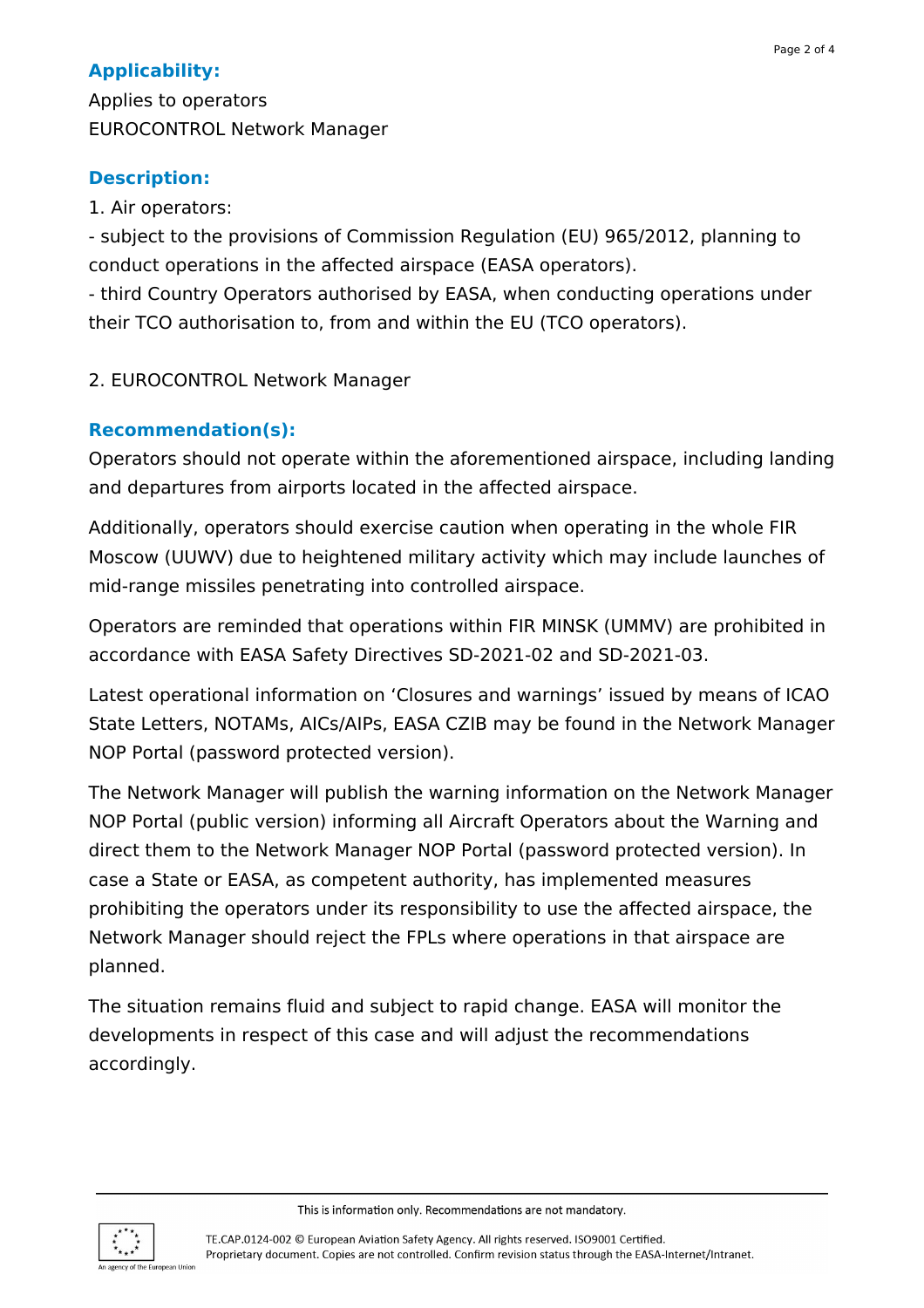## **Affected Countries:**

Ukraine Russia Moldova Belarus

Note: This Conflict Zones Information Bulletin (CZIB) is issued by EASA, acting in accordance with Art. 88 of Regulation (EU) 2018/1139, to address an urgent safety problem.

# **Description**

This CZIB is issued on the basis of information currently available to EU Member States and EU institutions.

In the light of the latest developments, in particular:

- the launch of military activities over the territory of Ukraine;
- the urgent message of the Russian Ministry of Defence of high risk of flight safety of civil aircraft associated with use of weapon and military equipment effective from 0045 UTC on 24 February 2022 requesting the ATC units of Ukraine to take urgent measures to stop flights;
- the NOTAM UKBV A0576/22 issued by Ukraine stating that flights of civil aircraft within FIR LVIV (UKLV), FIR KYIV (UKBV), FIR DNIPROPETROVSK (UKDV), FIR SIMFEROPOL (UKFV), FIR ODESA (UKOV) are restricted due to potential hazard for civil aviation;
- the NOTAM URRV U0104/22 issued by Russia closing a portion of the southern FIR Rostov (URRV) airspace along the border with eastern Ukraine;
- the NOTAM A0043/22 issued by Moldova stating that FIR Chisinau is closed for all flights due to Ukrainian crisis;

Air operators are reminded that the areas mentioned above are an active conflict zone.

Under these circumstances, the aforementioned airspace and critical infrastructure, including airports, are exposed to military activities which result in safety risks for civil aircraft. In particular, there is a risk of both intentional targeting and misidentification of civil aircraft.

The presence and possible use of a wide range of ground and airborne warfare systems poses a HIGH risk for civil flights operating at all altitudes and flight levels.

This is information only. Recommendations are not mandatory.